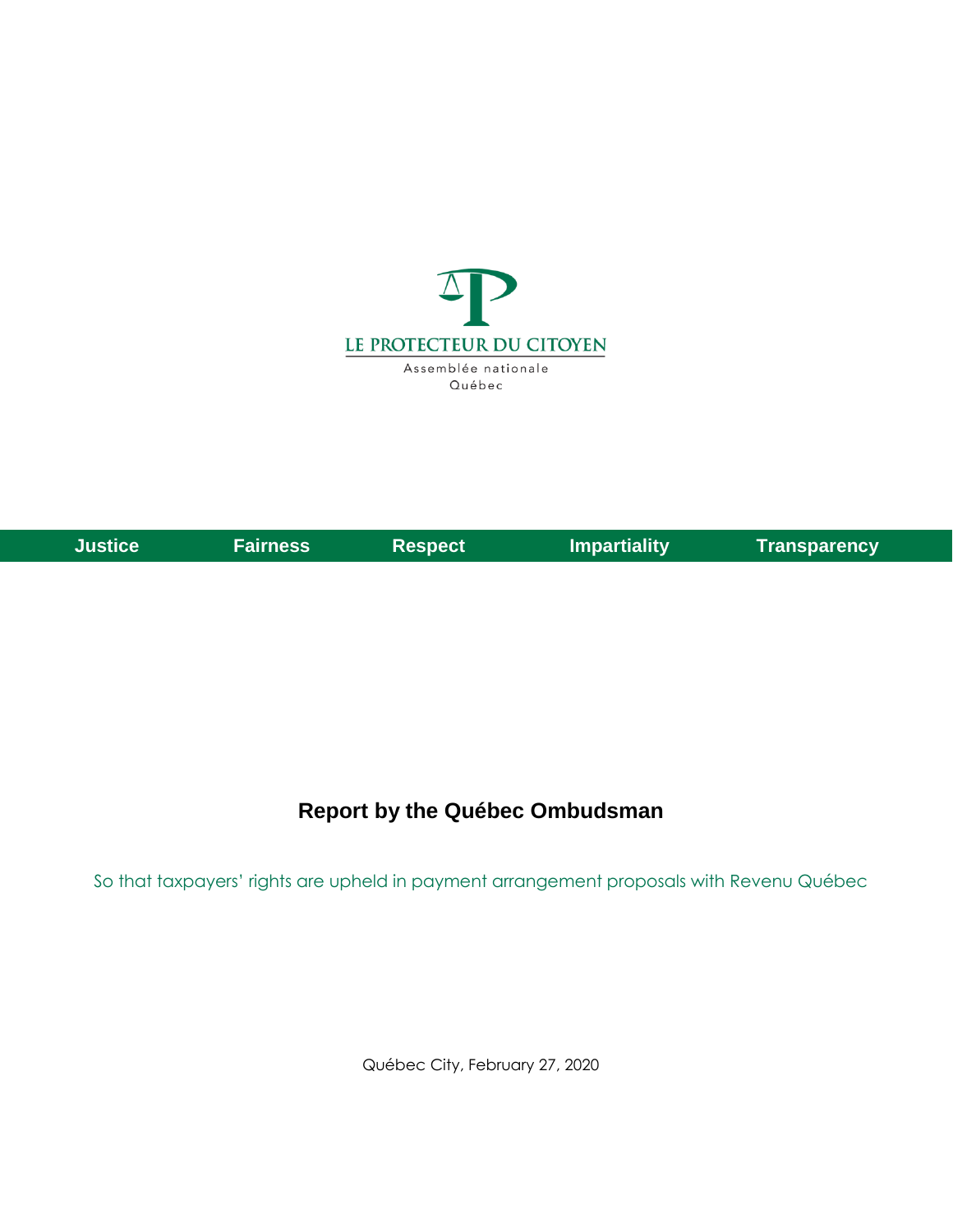# Summary

## **Background**

Revenu Québec may enter into transactions (settlements) with taxpayers in order to resolve disputes between them and thereby avoid court involvement. In exchange, the people who agree to a settlement must waive all recourse. One of the goals of the Québec Ombudsman's intervention was to ensure that taxpayers' rights are upheld throughout the administrative process leading to the signature of such an agreement.

## **Process leading to transactions**

Québec's tax system is based on the principle of self-assessment. Every taxpayer must therefore, within legally prescribed deadlines, declare and remit to Revenu Québec payable income tax and collected amounts. It is up to Revenu Québec to examine taxpayers' fiscal situation, then determine, by means of a notice of assessment, the amounts to be received or paid, as well as any interest and penalties. To ensure the accuracy of the elements declared, Revenu Québec may audit files and, depending on its findings, issue new notices of assessment.

In cases in which taxpayers disagree with the new assessment, they may avail themselves of the objection procedure and apply for review of their file. If disagreement persists after the review, they may appeal the decision before a tribunal.

At any time during the process, Revenu Québec or the taxpayer may propose a transaction in order to avoid bringing the case to court. If the negotiations lead to an agreement, a new notice of assessment is issued to reflect the terms. The taxpayer must then waive, in writing, any possibility of appeal.

## **The Québec Ombudsman's findings**

A number of findings emerged from the investigation by the Québec Ombudsman concerning the handling of files in the context of transactions between Revenu Québec and taxpayers.

#### *Circumstances warranting a transaction*

The Québec Ombudsman found that the reference documents specifying the circumstances that may give rise to transactions are such that transactions may perversely compensate for significant flaws in Revenu Québec's handling of a file, for example, lack of or insufficient proof when, in similar situations, the assessment should not have been made or upheld. Such circumstances surrounding transactions violate the principles of impartiality and fairness incumbent on Revenu Québec pursuant to the *Act respecting administrative justice* and the *Charter of Taxpayers' and Mandataries' Rights.* Furthermore, the investigation showed that staff members' interpretation of the circumstances that warrant transactions varies due to lack of clarity about them, even though decision-making must be based on file analysis that is rigorous and properly circumscribed.

#### *Free and informed consent*

As with any other kind of agreement or contract, free and informed consent by the parties is crucial. This principle assumes that taxpayers who propose or are proposed a transaction are privy to all the facts surrounding the transaction and understand its consequences. They must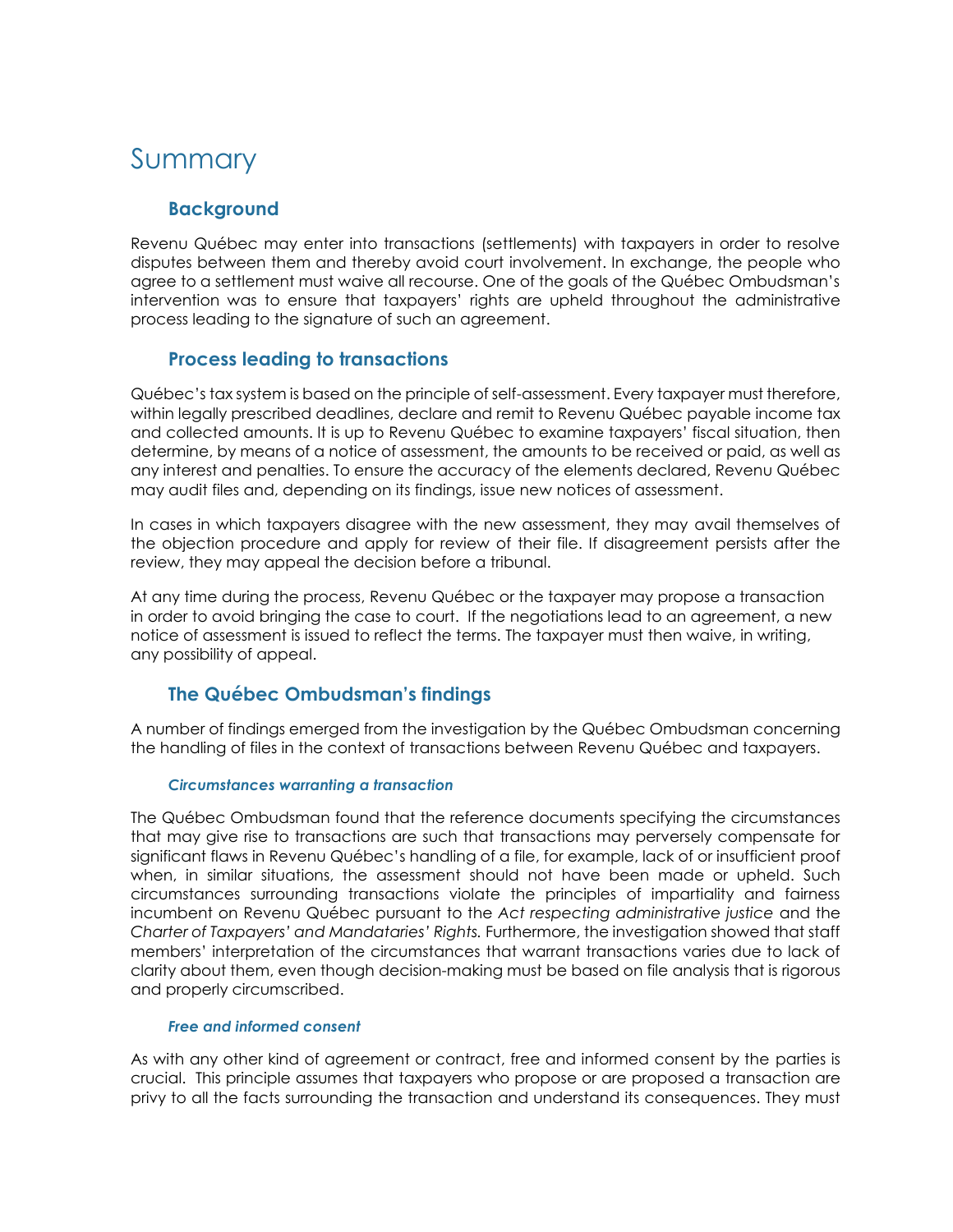have enough time to decide whether or not to enter into the agreement in full knowledge of the considerations entailed.

According to the information obtained by Québec Ombudsman, certain elements may compromise the free and informed nature of consent, in particular:

- ► Explanations about fiscal consequences are at the discretion of the agents responsible for the file. Some agents consider that the onus is on taxpayers to inquire about the consequences of the transaction, while others argue that the consequences are explained in the documents signed by both parties.
- ► The information provided does not specify that taxpayers may owe other amounts which are not covered by the terms of the agreement.
- ► The question of waiving all recourse is not systematically broached.
- ► There is no procedure or work instruction that addresses the question of the consent required and the rules of procedural fairness that Revenu Québec must follow.
- ► Revenu Québec has not established means for ensuring that taxpayers' consent is free and informed.

Considering Revenu Québec's privileged position in relation to taxpayers due, among other things, to its familiarity with tax law and the fact that it can access all the information concerned, the Québec Ombudsman feels that the agency is duty-bound to inform and assist taxpayers throughout the process leading to transactions.

#### *Contesting transactions*

When taxpayers enter into transactions, they waive any possibility of backtracking or contesting any element they deem unsatisfactory. If taxpayers wish to contest a transaction, their only recourse is to petition the Superior Court of Québec for cancellation. They are then required to prove that they were not legally capable of entering into the agreement or that they did not provide free and informed consent. This is a costly and complex legal undertaking.

#### **Conclusion**

Transactions are mechanisms that make it possible to avoid judicial involvement in disputes between Revenu Québec and taxpayers. The Québec Ombudsman is in favour of this approach, provided that the process respects taxpayers' rights.

The rules that Revenu Québec must follow to enter into a valid transaction at the administrative stage are numerous and demanding. Revenu Québec must ensure that:

- ► The conditions particular to the transaction are respected;
- ► The taxpayers have given free and informed consent to it;
- ► The process is carried out in keeping with the duty to act fairly.

Further to the investigation it conducted, the Québec Ombudsman concluded that Revenu Québec had not instituted adequate means for ensuring that these rules are followed. It is crucial that Revenu Québec establish clear guidelines for the transaction process. These guidelines must be built into its policies, directives and other rules of a similar nature. Moreover, so that these rules are known and uniformly applied, Revenu Québec must provide work instructions and reference tools that fulfil these requirements and train the staff authorized to enter into transactions.